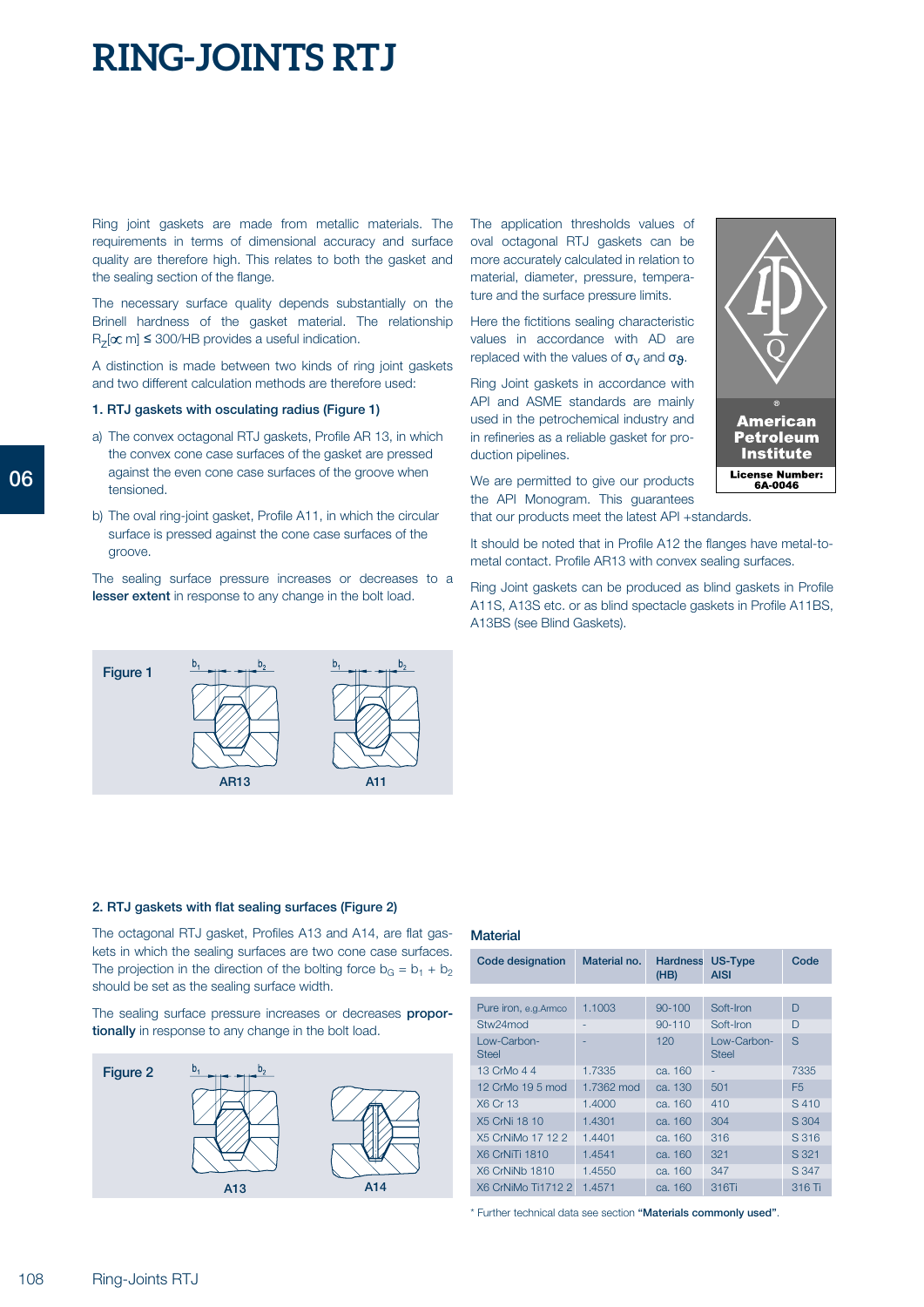### **RING-JOINTS RTJ**

Material, profiles, surface pressure limits, surface roughness

With the addition of a protective ring made from sheet metal to Profile F22, disruptive turbulence and accretions are avoided. At small edge widths the protective gaskets are symmetrical, at larger edge widths they are centred on one side. We can supply soft-iron compensating caps for damaged grooves, such as Profile AK11, AK12, AK13, AK14.

For a complete estimate on sealing flange connections, our efficient sealing estimate service is available.



### **Compensating caps, protective gaskets**

Compensating caps for damaged grooves **Protective gaskets Profile F22** 





#### **Gasket limiting values**

| <b>Profiles</b>                                |                    |                  |                                 |                                                 |                                       |                              |                                               |                                                  |                                               | A11, A11S, A11BS, A12, A13, A13S, A13BS, AR13, AR13S, AR13BS, A14 |                 |
|------------------------------------------------|--------------------|------------------|---------------------------------|-------------------------------------------------|---------------------------------------|------------------------------|-----------------------------------------------|--------------------------------------------------|-----------------------------------------------|-------------------------------------------------------------------|-----------------|
| <b>Materials</b>                               |                    |                  | 1003<br>Iron 1.1003<br>Stw24mod | Heat-resistant<br>mild steel<br>1.5415<br>steel | Heat-resistan<br>mild steel<br>1.7362 | Stainless<br>Steel<br>1.4541 | Stainless<br>Steel<br>.4828<br>$\overline{ }$ | plated<br>steel<br>Carbon :<br>1.0308<br>copper- | steel<br><b>Stainless</b><br>1.4541<br>plated | Copper<br>2.0090                                                  | Monel<br>2.4360 |
|                                                |                    |                  |                                 |                                                 |                                       |                              |                                               |                                                  |                                               |                                                                   |                 |
| Recommended max. roughness                     | μm                 | from             | 3,2                             | 3,2                                             | 3,2                                   | 1,6                          | 1,6                                           | 3,2                                              | 6,3                                           | 3,2                                                               | 3,2             |
| of the flange surfaces                         |                    | to               | 6,3                             | 6,3                                             | 6,3                                   | 3,2                          | 3,2                                           | 6,3                                              | 12,5                                          | 6,3                                                               | 6,3             |
| Surface pressure                               |                    | $\sigma_{v}$     | 235                             | 300                                             | 400                                   | 335                          | 400                                           | 135                                              | 100                                           | 135                                                               | 260             |
| N/mm <sup>2</sup><br>limits for 20 $\degree$ C |                    | $\sigma_{\rm a}$ | 525                             | 675                                             | 900                                   | 750                          | 900                                           | 600                                              | 750                                           | 300                                                               | 660             |
| E-Modul at 20 °C                               | kN/mm <sup>2</sup> |                  | 210                             | 210                                             | 210                                   | 200                          | 200                                           | 210                                              | 200                                           | 128                                                               | 178             |
| Surface pressure                               | N/mm <sup>2</sup>  | $\sigma_{v}$     | 235                             | 300                                             | 400                                   | 335                          | 400                                           | 135                                              | 100                                           | 135                                                               | 260             |
| limits for 300 $\degree$ C                     |                    | $\sigma_{\rm s}$ | 315                             | 585                                             | 730                                   | 630                          | 750                                           | 390                                              | 630                                           | 150                                                               | 650             |
| E-Modul at 300 °C                              | kN/mm <sup>2</sup> |                  | 185                             | 185                                             | 190                                   | 186                          | 186                                           | 185                                              | 186                                           | 114                                                               | 175             |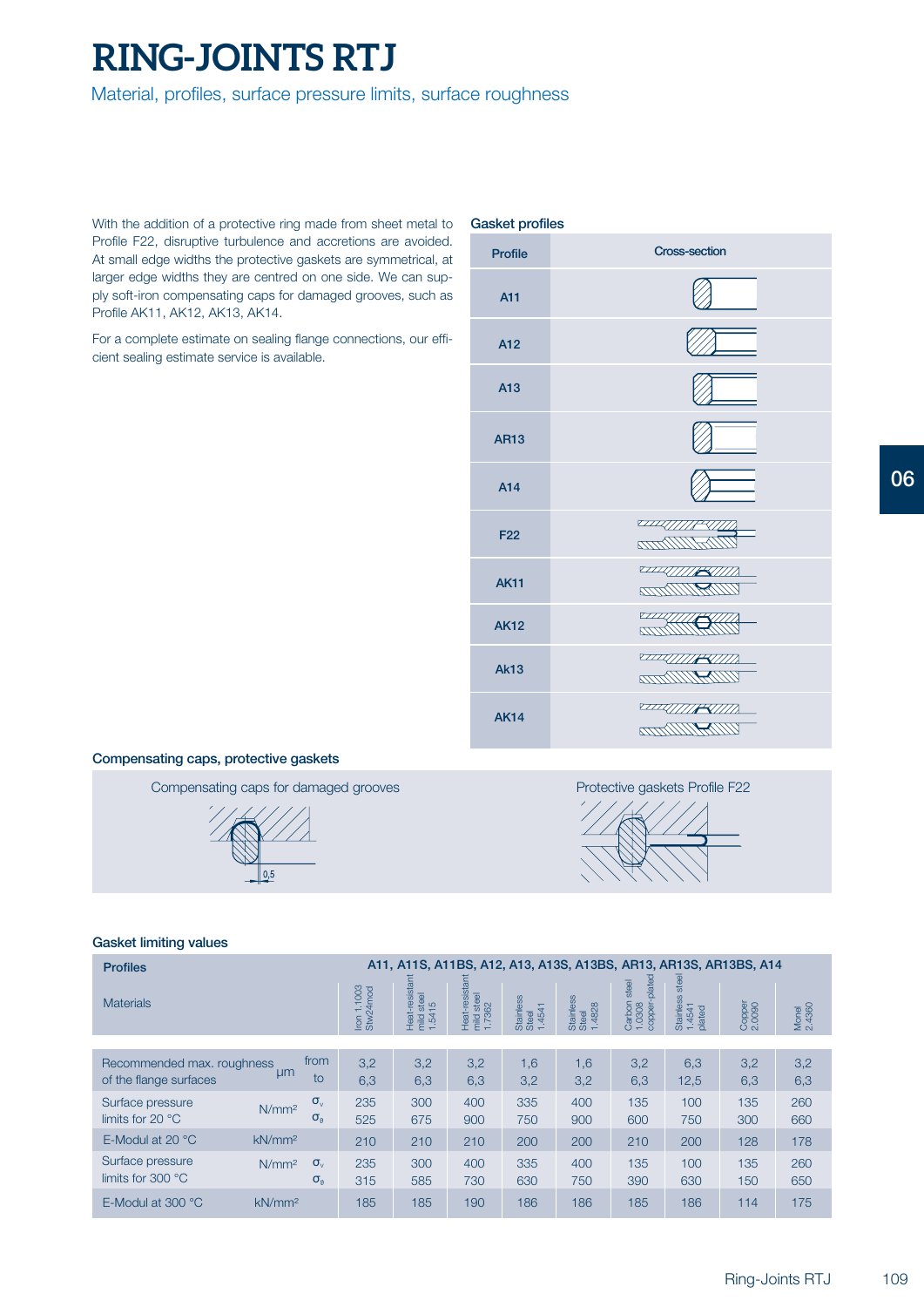## **RING JOINT GASKETS, TYPE R**

Ring joint gaskets, Type R, dimensions in accordance with ASME B16.20, API Std 6 A for flanges in accordance with ASME B16.5 and ASME B16.47 Series A in accordance with EN 12560-5



Ordering example for an oval ring joint gasket, Profile A11, NPS 5, Class 150, made of ...<sup>1)</sup>:

#### **Ring joint gasket R 40 A11 / 1.4541**

Ordering example for an octagonal ring joint gasket, Profile A13, NPS 20, Class 1500, made of  $\dots$ <sup>1)</sup>:

**Ring joint gasket R 75 A13 / 1.4541**

#### **Ring joint gaskets, Type R**

|                                  |                        |                         | <b>Ring measurements</b> |                |                |                |  |  |
|----------------------------------|------------------------|-------------------------|--------------------------|----------------|----------------|----------------|--|--|
| <b>NPS</b>                       | class                  | Ring-No.                | dm                       | $\mathbf b$    | h              | $h_1$          |  |  |
|                                  |                        |                         |                          |                |                |                |  |  |
| $\frac{1}{2}$                    | 300 to 600             | <b>R11</b>              | 34.13                    | 6,35           | 11,11          | 9,53           |  |  |
| $\frac{1}{2}$                    | 900 1500               | R 12                    | 39,69                    | 7,94           | 14,29          | 12,70          |  |  |
| $\frac{1}{2}$                    | 2500                   | R 13                    | 42,86                    | 7,94           | 14,29          | 12,70          |  |  |
| $\frac{3}{4}$                    | 300 to 600             | R 13                    | 42,86                    | 7,94           | 14,29          | 12,70          |  |  |
| $\frac{3}{4}$                    | 900,1500               | R 14                    | 44,45                    | 7,94           | 14,29          | 12,70          |  |  |
| $\mathbf{1}$                     | 150                    | R 15                    | 47,63                    | 7,94           | 14,29          | 12,70          |  |  |
| $\frac{3}{4}$                    | 2500                   | R 16                    | 50,80                    | 7,94           | 14,29          | 12,70          |  |  |
| $\mathbf{1}$                     | 300 to 1500            | R 16                    | 50,80                    | 7,94           | 14,29          | 12,70          |  |  |
| $1\frac{1}{4}$                   | 150                    | R 17                    | 57,15                    | 7,94           | 14,29          | 12,70          |  |  |
| 1                                | 2500                   | R 18                    | 60,33                    | 7,94           | 14,29          | 12,70          |  |  |
| 1 <sub>V</sub> 4                 | 300 to 1500            | <b>R</b> 18             | 60,33                    | 7,94           | 14,29          | 12,70          |  |  |
| $1\frac{1}{2}$                   | 150                    | R 19                    | 65,09                    | 7,94           | 14,29          | 12,70          |  |  |
| $1\frac{1}{2}$                   | 300 to 1500            | R 20                    | 68,26                    | 7,94           | 14,29          | 12,70          |  |  |
| $1\frac{1}{4}$                   | 2500                   | R 21                    | 72,23                    | 11,11          | 17,46          | 15,88          |  |  |
| $\overline{2}$                   | 150                    | R 22                    | 82,55                    | 7,94           | 14,29          | 12,70          |  |  |
| $1\frac{1}{2}$<br>$\overline{2}$ | 2500                   | *R 23<br>*R 23          | 82,55                    | 11,11          | 17,46          | 15,88          |  |  |
| $\overline{2}$                   | 300 to 600<br>900,1500 | *R 24                   | 82,55<br>95,25           | 11,11<br>11,11 | 17,46<br>17,46 | 15,88<br>15,88 |  |  |
| $2\frac{1}{2}$                   | 150                    | R 25                    |                          |                |                |                |  |  |
| $\overline{2}$                   | 2500                   | *R 26                   | 101,60<br>101,60         | 7,94<br>11,11  | 14,29<br>17,46 | 12,70<br>15,88 |  |  |
| $2\frac{1}{2}$                   | 300 to 600             | *R 26                   | 101,60                   | 11,11          | 17,46          | 15,88          |  |  |
| $2\frac{1}{2}$                   | 900,1500               | *R 27                   | 107,95                   | 11,11          | 17,46          | 15,88          |  |  |
| $2\frac{1}{2}$                   | 2500                   | R 28                    | 111,13                   | 12,70          | 19,05          | 17,46          |  |  |
| 3                                | 150                    | R 29                    | 114,30                   | 7,94           | 14,29          | 12,70          |  |  |
| 3                                | 300 to 600             | R 30                    | 117,48                   | 11,11          | 17,46          | 15,88          |  |  |
| 3                                | 300 to 900             | *R 31                   | 123,83                   | 11,11          | 17,46          | 15,88          |  |  |
| 3                                | 2500                   | R 32                    | 127,00                   | 12,70          | 19,05          | 17,46          |  |  |
| 3 <sub>2</sub>                   | 150                    | R 33                    | 131,76                   | 7,94           | 14,29          | 12,70          |  |  |
| 3 <sub>2</sub>                   | 300 to 600             | R 34                    | 131,76                   | 11,11          | 17,46          | 15,88          |  |  |
| 3                                | 1500                   | *R 35                   | 136,53                   | 11,11          | 17,46          | 15,88          |  |  |
| 4                                | 150                    | R 36                    | 149,23                   | 7,94           | 14,29          | 12,70          |  |  |
| 4                                | 300 to 900             | *R 37                   | 149,23                   | 11,11          | 17,46          | 15,88          |  |  |
| 4                                | 2500                   | R 38                    | 157,16                   | 15,88          | 22,23          | 20,64          |  |  |
| $\overline{\mathbf{4}}$          | 1500                   | *R 39                   | 161,93                   | 11,11          | 17,46          | 15,88          |  |  |
| 5                                | 150                    | R 40                    | 171,45                   | 7,94           | 14,29          | 12,70          |  |  |
| 5                                | 300 to 900             | *R41                    | 180,98                   | 11,11          | 17,46          | 15,88          |  |  |
| 5                                | 2500                   | R 42                    | 190,50                   | 19,05          | 25,40          | 23,81          |  |  |
| 6                                | 150                    | R 43                    | 193,68                   | 7,94           | 14,29          | 12,70          |  |  |
| 5                                | 1500                   | *R44                    | 193,68                   | 11,11          | 17,46          | 15,88          |  |  |
| 6                                | 300 to 900             | *R 45                   | 211,14                   | 11,11          | 17,46          | 15,88          |  |  |
| 6                                | 1500                   | *R46                    | 211,14                   | 12,70          | 19,05          | 17,46          |  |  |
| 6                                | 2500                   | <b>R47</b>              | 228,60                   | 19,05          | 25,40          | 23,81          |  |  |
| 8                                | 150                    | <b>R48</b>              | 247,65                   | 7,94           | 14,29          | 12.70          |  |  |
| 8                                | 300 to 900             | *R49                    | 269,88                   | 11,11          | 17,46          | 15,88          |  |  |
| 8                                | 1500                   | *R 50                   | 269,88                   | 15,88          | 22,23          | 20,64          |  |  |
| 8<br>10                          | 2500<br>150            | R 51<br>R <sub>52</sub> | 279,40                   | 22,23          | 28,58          | 26,99          |  |  |
| 10                               |                        | *R 53                   | 304,80                   | 7,94           | 14,29          | 12,70          |  |  |
| 10                               | 300 to 900<br>1500     | *R 54                   | 323,85<br>323,85         | 11,11<br>15,88 | 17,46<br>22,23 | 15,88<br>20,64 |  |  |
| 10                               | 2500                   | R 55                    | 342,90                   | 28,58          | 36,51          | 34,93          |  |  |
| 12                               | 150                    | R 56                    | 381,00                   | 7,94           | 14,29          | 12,70          |  |  |
| 12                               | 300 to 900             | *R 57                   | 381,00                   | 11,11          | 17,46          | 15,88          |  |  |
| 12                               | 1500                   | R 58                    | 381,00                   | 22,23          | 28,58          | 26,99          |  |  |
| 14                               | 150                    | R 59                    | 396,88                   | 7,94           | 14,29          | 12,70          |  |  |
|                                  |                        |                         |                          |                |                |                |  |  |

|                |               |                     | <b>Ring measurements</b> |             |       |                |  |  |
|----------------|---------------|---------------------|--------------------------|-------------|-------|----------------|--|--|
| <b>NPS</b>     | class         | Ring-No.            | dm                       | $\mathbf b$ | h     | h <sub>1</sub> |  |  |
| 12             | 2500          | R 60                | 406,40                   | 31,75       | 39,69 | 38,10          |  |  |
| 14             | 300 to 600    | R 61                | 419,10                   | 11,11       | 17,46 | 15,88          |  |  |
| 14             | 900           | R62                 | 419,10                   | 15,88       | 22,22 | 20,64          |  |  |
| 14             | 1500          | R63                 | 419,10                   | 25,40       | 33,34 | 31,75          |  |  |
| 16             | 150           | R 64                | 454,00                   | 7,94        | 14,29 | 12,70          |  |  |
| 16             | 300 to 600    | *R 65               | 469,90                   | 11,11       | 17,46 | 15,88          |  |  |
| 16             | 900           | *R 66               | 469,90                   | 15,88       | 22,23 | 20,64          |  |  |
| 16             | 1500          | R 67                | 469,90                   | 28,58       | 36,51 | 34,93          |  |  |
| 18             | 150           | R 68                | 517,53                   | 7,94        | 14,29 | 12,70          |  |  |
| 18             | 300 to 600    | R69                 | 533,40                   | 11, 11      | 17,46 | 15,88          |  |  |
| 18             | 900           | <b>R70</b>          | 533,40                   | 19,05       | 25,40 | 23,81          |  |  |
| 18             | 1500          | <b>R71</b>          | 533,40                   | 28,58       | 36,51 | 34,93          |  |  |
| 20             | 150           | <b>R72</b>          | 558,80                   | 7,94        | 14,29 | 12,70          |  |  |
| 20             | 300 to 600    | *R 73               | 584,20                   | 12,70       | 19,05 | 17,46          |  |  |
| 20             | 900           | *R 74               | 584,20                   | 19,05       | 25,40 | 23,81          |  |  |
| 20             | 1500          | R 75                | 584,20                   | 31,75       | 39,68 | 38,10          |  |  |
| 24             | 150           | R 76                | 673,10                   | 7,94        | 14,29 | 12,70          |  |  |
| 24             | 300 to 600    | <b>R77</b>          | 692,15                   | 15,88       | 22,23 | 20,64          |  |  |
| 24             | 900           | <b>R78</b>          | 692,15                   | 25,40       | 33,34 | 31,75          |  |  |
| 24             | 1500          | R 79                | 692,15                   | 34,92       | 44,45 | 41,28          |  |  |
| 22             | 150           | R80                 | 615,95                   | 7,93        |       | 12,70          |  |  |
| 22             | 300 to 600    | R 81                | 635,00                   | 14,28       |       | 19,05          |  |  |
| $\mathbf{1}$   | 10000         | R82                 | 57,15                    | 11,11       |       | 15,87          |  |  |
| $1\frac{1}{2}$ | 10000         | R84                 | 63,50                    | 11,11       |       | 15,87          |  |  |
| $\overline{2}$ | 10000         | R 85                | 79,37                    | 12,70       |       | 17,46          |  |  |
| 2 <sub>2</sub> | 10000         | R86                 | 90,49                    | 15,87       |       | 20,63          |  |  |
| 3              | 10000         | R87                 | 100,01                   | 15,87       |       | 20,63          |  |  |
| $\overline{4}$ | 10000         | R88                 | 123,83                   | 19,05       |       | 23,81          |  |  |
| 3 <sub>2</sub> | 10000         | R89                 | 114,30                   | 19,05       |       | 23,81          |  |  |
| 5              | 10000         | R 90                | 155,58                   | 22,22       |       | 26,98          |  |  |
| 10             | 10000         | R 91                | 260,35                   | 31,75       |       | 38,10          |  |  |
|                |               | R 92                | 228,60                   | 11,11       | 17,46 | 15,87          |  |  |
| 26             | 300, 400, 600 | R 93 <sup>2)</sup>  | 749,30                   | 19,05       |       | 23,81          |  |  |
| 28             | 300, 400, 600 | R 94 <sup>2)</sup>  | 800,10                   | 19,05       |       | 23,81          |  |  |
| 30             | 300, 400, 600 | R 95 <sup>2)</sup>  | 857,25                   | 19,05       |       | 23,81          |  |  |
| 32             | 300, 400, 600 | R 96 <sup>2</sup>   | 914,40                   | 22,22       |       | 26,98          |  |  |
| 34             | 300, 400, 600 | R 972)              | 965,2                    | 22,22       |       | 26,98          |  |  |
| 36             | 300, 400, 600 | R 982)              | 1022,35                  | 22,22       |       | 26,98          |  |  |
| 8              | 2000, 3000    | R 99                | 234,95                   | 11,11       |       | 15,87          |  |  |
| 26             | 900           | R 100 <sup>2)</sup> | 749,30                   | 28,57       |       | 34,92          |  |  |
| 28             | 900           | R 101 <sup>2</sup>  | 800,10                   | 31,75       |       | 38,10          |  |  |
| 30             | 900           | R 102 <sup>2</sup>  | 857,25                   | 31,75       |       | 38,10          |  |  |
| 32             | 900           | R 103 <sup>2)</sup> | 914,40                   | 31,75       |       | 38,10          |  |  |
| 34             | 900           | R 104 <sup>2)</sup> | 965,20                   | 34,92       |       | 41,27          |  |  |
| 36             | 900           | R 105 <sup>2)</sup> | 1022,35                  | 34,92       |       | 41,27          |  |  |
|                |               |                     |                          |             |       |                |  |  |

- Flanges compliant with the standard not available Dimensions in mm

\* These rings conform to API standard 6A. The measurements given in mm are converted measurements and will differ marginally from the metric API table.

1) Specify material when placing order

2) Ring for flanges in accordance with ASME B16.47 Series A

Dimensions in mm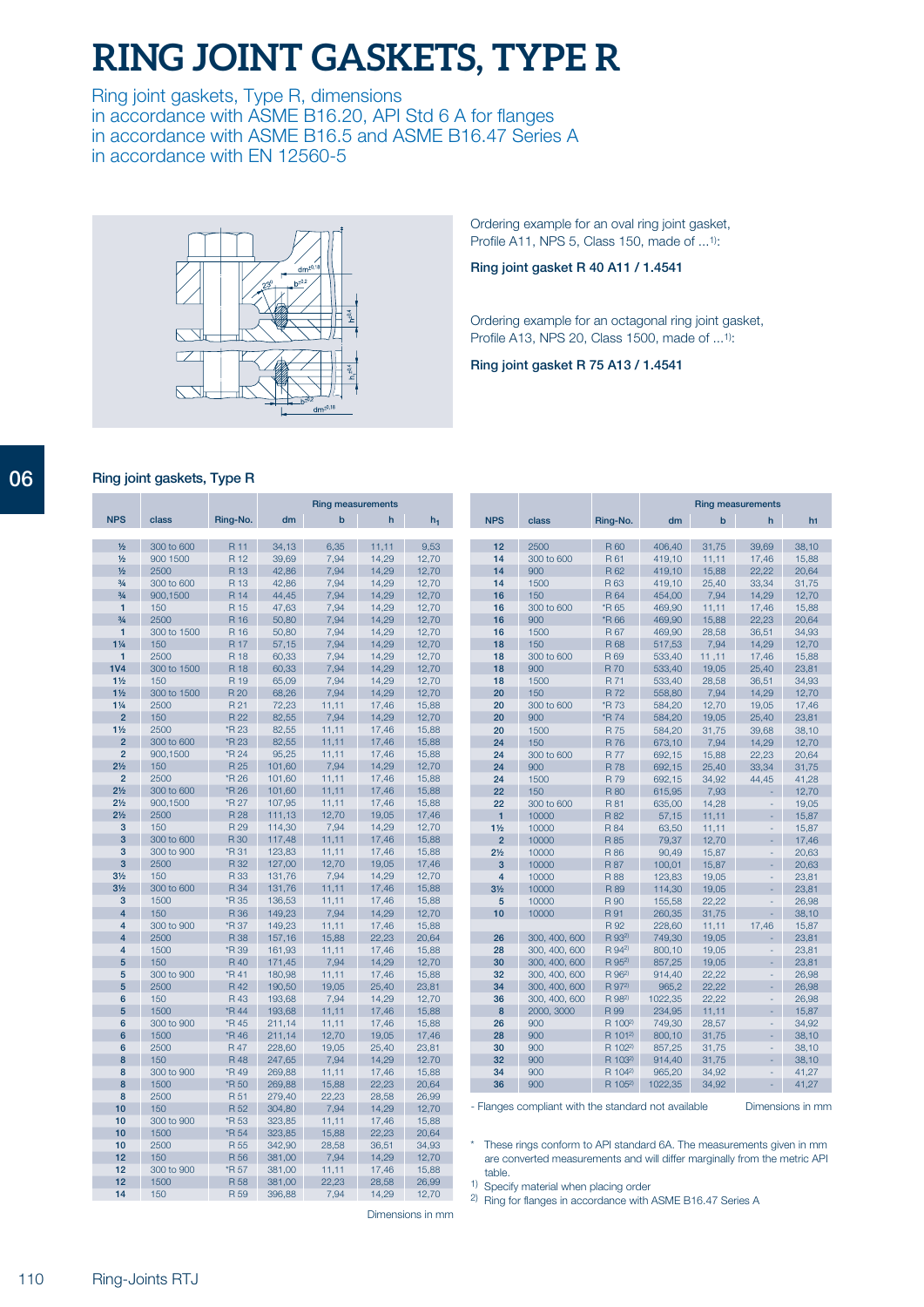### **RING JOINT GASKETS, TYPE RX**

Ring joint gaskets, Type RX, dimensions in accordance with ASME B16.20 and/or API Std 6 A for API 6B flanges



Ordering example for an oval ring joint gasket, Profile A14, NPS 4, Class 3000, made of ...<sup>1)</sup>:

**Ring joint gasket R 37 A14 / 1.4541**

#### **Ring joint gaskets, Type RX**

| <b>NPS</b><br>$\mathbf b$<br>class<br>Ring-No.<br>d <sub>1</sub><br>$\mathbf{c}$<br>$\mathsf{h}$<br>h <sub>1</sub><br>$\mathbf{e}$<br>$1\frac{1}{2}$<br>2000, 3000, 5000<br><b>RX 20</b><br>76,2<br>8,73<br>4,62<br>19,05<br>3,18<br>$\overline{2}$<br><b>RX 23</b><br>93,27<br>11,91<br>6,45<br>25,4<br>2000<br>4,24<br>$\overline{2}$<br><b>RX 24</b><br>105,97<br>3000,5000<br>11,91<br>6,45<br>25,4<br>4,24<br>$31$ <sub>8</sub><br>5000<br><b>RX 25</b><br>109,54<br>8,73<br>3,18<br>4,62<br>19,05<br>$2\frac{1}{2}$<br>2000<br><b>RX 26</b><br>111,92<br>11,91<br>25,4<br>3,78<br>6,45<br>2 <sub>2</sub><br>3000, 5000<br><b>RX 27</b><br>118,27<br>11,91<br>6,45<br>25,4<br>4,24<br>3<br>2000, 3000<br><b>RX 31</b><br>134,54<br>25,4<br>4,24<br>11,91<br>6,45<br>3<br>5000<br><b>RX 35</b><br>147,24<br>25,4<br>4,24<br>11,91<br>6,45<br>$\overline{4}$<br><b>RX 37</b><br>2000, 3000<br>159,94<br>11,91<br>6,45<br>25,4<br>4,24<br>$\overline{4}$<br>5000<br><b>RX 39</b><br>172,64<br>11,91<br>6,45<br>25,4<br>4,24<br>5<br>2000, 3000<br><b>RX 41</b><br>191,69<br>11,91<br>6,45<br>25,4<br>4,24<br>5<br>5000<br><b>RX 44</b><br>204,39<br>25,4<br>11,91<br>6,45<br>4,24<br>6<br><b>RX 45</b><br>2000, 3000<br>221,85<br>11,91<br>6,45<br>25,4<br>4,24<br>$6\phantom{a}$<br><b>RX 46</b><br>222,25<br>5000<br>13,49<br>6,68<br>28,58<br>4,78<br>8<br><b>RX 47</b><br>245,3<br>crossover flange<br>19,84<br>10,34<br>41,28<br>6,88<br>8<br><b>RX 49</b><br>280,59<br>25,4<br>4,24<br>2000, 3000<br>11,91<br>6,45<br>8<br>5000<br><b>RX 50</b><br>283,37<br>8,51<br>31,75<br>5,28<br>16,67<br>10<br>2000, 3000<br><b>RX 53</b><br>334,57<br>11,91<br>6,45<br>25,4<br>4,24<br>10<br><b>RX 54</b><br>337,34<br>16,67<br>8,51<br>31,75<br>5,28<br>5000<br>12<br>2000, 3000<br><b>RX 57</b><br>391,72<br>11,91<br>6,45<br>25,4<br>4,24<br>14<br>5000<br><b>RX 63</b><br>441,72<br>26,99<br>14,78<br>50,8<br>8,46<br>16<br>2000<br><b>RX 65</b><br>480,62<br>11,91<br>6,45<br>25,4<br>4,24<br>16<br>3000<br><b>RX 66</b><br>483,39<br>16,67<br>8,51<br>31,75<br>5,28<br>18<br>25,4<br>2000<br><b>RX 69</b><br>544,1<br>11,91<br>6,45<br>4,24<br>18<br>3000<br><b>RX 70</b><br>550,1<br>19,84<br>10,34<br>41,28<br>6,88<br>20<br>2000<br><b>RX 73</b><br>596,1<br>5,28<br>13,49<br>6,68<br>31,75<br>20<br>3000<br><b>RX 74</b><br>41,28<br>6,88<br>600,87<br>19,84<br>10,34<br>$\mathbf{1}$<br><b>RX 82</b><br>1,6<br>10000<br>67,87<br>11,91<br>6,45<br>25,4<br>4,24<br>$1\frac{1}{2}$<br>10000<br><b>RX 84</b><br>74,22<br>11,91<br>6,45<br>25,4<br>4,24<br>1.6<br>$\overline{2}$<br>10000<br><b>RX 85</b><br>90,09<br>25,4<br>4,24<br>1,6<br>13,49<br>6,68<br>$2\frac{1}{2}$<br><b>RX 86</b><br>8,51<br>2,4<br>10000<br>103,58<br>15,08<br>28,58<br>4,78<br><b>RX 87</b><br>3<br>10000<br>113,11<br>15,08<br>8,51<br>28,58<br>4,78<br>2,4<br>$\overline{\mathbf{4}}$<br>10000<br><b>RX 88</b><br>139,3<br>17,46<br>31,75<br>5,28<br>3,2<br>10,34<br>3 <sub>2</sub><br>10000<br><b>RX 89</b><br>129,78<br>18,26<br>10,34<br>31,75<br>5,28<br>3,2<br>$5\phantom{.0}$<br>10000<br><b>RX 90</b><br>174,62<br>19,84<br>12,17<br>44,45<br>7,42<br>3,2<br>10<br>10000<br><b>RX 91</b><br>286,94<br>30,16<br>19,81<br>45,24<br>7,54<br>3,2<br>8<br>2000, 3000<br><b>RX 99</b><br>245,67<br>11,91<br>6,45<br>25,4<br>4,24<br>$1\frac{1}{4}$<br>5000<br><b>RX 201</b><br>3.2<br>51,46<br>5,74<br>11,3<br>1,45<br>13/4<br>5000<br>3,05<br><b>RX 205</b><br>62,31<br>5,56<br>11,1<br>1,83<br>2 <sub>2</sub><br>5000<br><b>RX 210</b><br>97,63<br>9,53<br>19,05<br>3,18<br>5,41<br>$\overline{4}$<br>5000<br><b>RX 215</b><br>11,91<br>25,4<br>4,24<br>140,89<br>5,33<br>4x 41/4<br>5000<br><b>RX 215</b><br>25,4<br>140,89<br>11,91<br>5,33<br>4,24 |  | <b>Ring measurements</b><br>Bore* |  |  |  |  |  |  |
|-----------------------------------------------------------------------------------------------------------------------------------------------------------------------------------------------------------------------------------------------------------------------------------------------------------------------------------------------------------------------------------------------------------------------------------------------------------------------------------------------------------------------------------------------------------------------------------------------------------------------------------------------------------------------------------------------------------------------------------------------------------------------------------------------------------------------------------------------------------------------------------------------------------------------------------------------------------------------------------------------------------------------------------------------------------------------------------------------------------------------------------------------------------------------------------------------------------------------------------------------------------------------------------------------------------------------------------------------------------------------------------------------------------------------------------------------------------------------------------------------------------------------------------------------------------------------------------------------------------------------------------------------------------------------------------------------------------------------------------------------------------------------------------------------------------------------------------------------------------------------------------------------------------------------------------------------------------------------------------------------------------------------------------------------------------------------------------------------------------------------------------------------------------------------------------------------------------------------------------------------------------------------------------------------------------------------------------------------------------------------------------------------------------------------------------------------------------------------------------------------------------------------------------------------------------------------------------------------------------------------------------------------------------------------------------------------------------------------------------------------------------------------------------------------------------------------------------------------------------------------------------------------------------------------------------------------------------------------------------------------------------------------------------------------------------------------------------------------------------------------------------------------------------------------------------------------------------------------------------------------------------------------------------------------------------------------------------------------------------------------------------------------------------------------------------------------------------------------------------------------------------------------------------------------------------------------------------------------------------------------------------------------------------------------------------------------------------------------------------------------|--|-----------------------------------|--|--|--|--|--|--|
|                                                                                                                                                                                                                                                                                                                                                                                                                                                                                                                                                                                                                                                                                                                                                                                                                                                                                                                                                                                                                                                                                                                                                                                                                                                                                                                                                                                                                                                                                                                                                                                                                                                                                                                                                                                                                                                                                                                                                                                                                                                                                                                                                                                                                                                                                                                                                                                                                                                                                                                                                                                                                                                                                                                                                                                                                                                                                                                                                                                                                                                                                                                                                                                                                                                                                                                                                                                                                                                                                                                                                                                                                                                                                                                                               |  |                                   |  |  |  |  |  |  |
|                                                                                                                                                                                                                                                                                                                                                                                                                                                                                                                                                                                                                                                                                                                                                                                                                                                                                                                                                                                                                                                                                                                                                                                                                                                                                                                                                                                                                                                                                                                                                                                                                                                                                                                                                                                                                                                                                                                                                                                                                                                                                                                                                                                                                                                                                                                                                                                                                                                                                                                                                                                                                                                                                                                                                                                                                                                                                                                                                                                                                                                                                                                                                                                                                                                                                                                                                                                                                                                                                                                                                                                                                                                                                                                                               |  |                                   |  |  |  |  |  |  |
|                                                                                                                                                                                                                                                                                                                                                                                                                                                                                                                                                                                                                                                                                                                                                                                                                                                                                                                                                                                                                                                                                                                                                                                                                                                                                                                                                                                                                                                                                                                                                                                                                                                                                                                                                                                                                                                                                                                                                                                                                                                                                                                                                                                                                                                                                                                                                                                                                                                                                                                                                                                                                                                                                                                                                                                                                                                                                                                                                                                                                                                                                                                                                                                                                                                                                                                                                                                                                                                                                                                                                                                                                                                                                                                                               |  |                                   |  |  |  |  |  |  |
|                                                                                                                                                                                                                                                                                                                                                                                                                                                                                                                                                                                                                                                                                                                                                                                                                                                                                                                                                                                                                                                                                                                                                                                                                                                                                                                                                                                                                                                                                                                                                                                                                                                                                                                                                                                                                                                                                                                                                                                                                                                                                                                                                                                                                                                                                                                                                                                                                                                                                                                                                                                                                                                                                                                                                                                                                                                                                                                                                                                                                                                                                                                                                                                                                                                                                                                                                                                                                                                                                                                                                                                                                                                                                                                                               |  |                                   |  |  |  |  |  |  |
|                                                                                                                                                                                                                                                                                                                                                                                                                                                                                                                                                                                                                                                                                                                                                                                                                                                                                                                                                                                                                                                                                                                                                                                                                                                                                                                                                                                                                                                                                                                                                                                                                                                                                                                                                                                                                                                                                                                                                                                                                                                                                                                                                                                                                                                                                                                                                                                                                                                                                                                                                                                                                                                                                                                                                                                                                                                                                                                                                                                                                                                                                                                                                                                                                                                                                                                                                                                                                                                                                                                                                                                                                                                                                                                                               |  |                                   |  |  |  |  |  |  |
|                                                                                                                                                                                                                                                                                                                                                                                                                                                                                                                                                                                                                                                                                                                                                                                                                                                                                                                                                                                                                                                                                                                                                                                                                                                                                                                                                                                                                                                                                                                                                                                                                                                                                                                                                                                                                                                                                                                                                                                                                                                                                                                                                                                                                                                                                                                                                                                                                                                                                                                                                                                                                                                                                                                                                                                                                                                                                                                                                                                                                                                                                                                                                                                                                                                                                                                                                                                                                                                                                                                                                                                                                                                                                                                                               |  |                                   |  |  |  |  |  |  |
|                                                                                                                                                                                                                                                                                                                                                                                                                                                                                                                                                                                                                                                                                                                                                                                                                                                                                                                                                                                                                                                                                                                                                                                                                                                                                                                                                                                                                                                                                                                                                                                                                                                                                                                                                                                                                                                                                                                                                                                                                                                                                                                                                                                                                                                                                                                                                                                                                                                                                                                                                                                                                                                                                                                                                                                                                                                                                                                                                                                                                                                                                                                                                                                                                                                                                                                                                                                                                                                                                                                                                                                                                                                                                                                                               |  |                                   |  |  |  |  |  |  |
|                                                                                                                                                                                                                                                                                                                                                                                                                                                                                                                                                                                                                                                                                                                                                                                                                                                                                                                                                                                                                                                                                                                                                                                                                                                                                                                                                                                                                                                                                                                                                                                                                                                                                                                                                                                                                                                                                                                                                                                                                                                                                                                                                                                                                                                                                                                                                                                                                                                                                                                                                                                                                                                                                                                                                                                                                                                                                                                                                                                                                                                                                                                                                                                                                                                                                                                                                                                                                                                                                                                                                                                                                                                                                                                                               |  |                                   |  |  |  |  |  |  |
|                                                                                                                                                                                                                                                                                                                                                                                                                                                                                                                                                                                                                                                                                                                                                                                                                                                                                                                                                                                                                                                                                                                                                                                                                                                                                                                                                                                                                                                                                                                                                                                                                                                                                                                                                                                                                                                                                                                                                                                                                                                                                                                                                                                                                                                                                                                                                                                                                                                                                                                                                                                                                                                                                                                                                                                                                                                                                                                                                                                                                                                                                                                                                                                                                                                                                                                                                                                                                                                                                                                                                                                                                                                                                                                                               |  |                                   |  |  |  |  |  |  |
|                                                                                                                                                                                                                                                                                                                                                                                                                                                                                                                                                                                                                                                                                                                                                                                                                                                                                                                                                                                                                                                                                                                                                                                                                                                                                                                                                                                                                                                                                                                                                                                                                                                                                                                                                                                                                                                                                                                                                                                                                                                                                                                                                                                                                                                                                                                                                                                                                                                                                                                                                                                                                                                                                                                                                                                                                                                                                                                                                                                                                                                                                                                                                                                                                                                                                                                                                                                                                                                                                                                                                                                                                                                                                                                                               |  |                                   |  |  |  |  |  |  |
|                                                                                                                                                                                                                                                                                                                                                                                                                                                                                                                                                                                                                                                                                                                                                                                                                                                                                                                                                                                                                                                                                                                                                                                                                                                                                                                                                                                                                                                                                                                                                                                                                                                                                                                                                                                                                                                                                                                                                                                                                                                                                                                                                                                                                                                                                                                                                                                                                                                                                                                                                                                                                                                                                                                                                                                                                                                                                                                                                                                                                                                                                                                                                                                                                                                                                                                                                                                                                                                                                                                                                                                                                                                                                                                                               |  |                                   |  |  |  |  |  |  |
|                                                                                                                                                                                                                                                                                                                                                                                                                                                                                                                                                                                                                                                                                                                                                                                                                                                                                                                                                                                                                                                                                                                                                                                                                                                                                                                                                                                                                                                                                                                                                                                                                                                                                                                                                                                                                                                                                                                                                                                                                                                                                                                                                                                                                                                                                                                                                                                                                                                                                                                                                                                                                                                                                                                                                                                                                                                                                                                                                                                                                                                                                                                                                                                                                                                                                                                                                                                                                                                                                                                                                                                                                                                                                                                                               |  |                                   |  |  |  |  |  |  |
|                                                                                                                                                                                                                                                                                                                                                                                                                                                                                                                                                                                                                                                                                                                                                                                                                                                                                                                                                                                                                                                                                                                                                                                                                                                                                                                                                                                                                                                                                                                                                                                                                                                                                                                                                                                                                                                                                                                                                                                                                                                                                                                                                                                                                                                                                                                                                                                                                                                                                                                                                                                                                                                                                                                                                                                                                                                                                                                                                                                                                                                                                                                                                                                                                                                                                                                                                                                                                                                                                                                                                                                                                                                                                                                                               |  |                                   |  |  |  |  |  |  |
|                                                                                                                                                                                                                                                                                                                                                                                                                                                                                                                                                                                                                                                                                                                                                                                                                                                                                                                                                                                                                                                                                                                                                                                                                                                                                                                                                                                                                                                                                                                                                                                                                                                                                                                                                                                                                                                                                                                                                                                                                                                                                                                                                                                                                                                                                                                                                                                                                                                                                                                                                                                                                                                                                                                                                                                                                                                                                                                                                                                                                                                                                                                                                                                                                                                                                                                                                                                                                                                                                                                                                                                                                                                                                                                                               |  |                                   |  |  |  |  |  |  |
|                                                                                                                                                                                                                                                                                                                                                                                                                                                                                                                                                                                                                                                                                                                                                                                                                                                                                                                                                                                                                                                                                                                                                                                                                                                                                                                                                                                                                                                                                                                                                                                                                                                                                                                                                                                                                                                                                                                                                                                                                                                                                                                                                                                                                                                                                                                                                                                                                                                                                                                                                                                                                                                                                                                                                                                                                                                                                                                                                                                                                                                                                                                                                                                                                                                                                                                                                                                                                                                                                                                                                                                                                                                                                                                                               |  |                                   |  |  |  |  |  |  |
|                                                                                                                                                                                                                                                                                                                                                                                                                                                                                                                                                                                                                                                                                                                                                                                                                                                                                                                                                                                                                                                                                                                                                                                                                                                                                                                                                                                                                                                                                                                                                                                                                                                                                                                                                                                                                                                                                                                                                                                                                                                                                                                                                                                                                                                                                                                                                                                                                                                                                                                                                                                                                                                                                                                                                                                                                                                                                                                                                                                                                                                                                                                                                                                                                                                                                                                                                                                                                                                                                                                                                                                                                                                                                                                                               |  |                                   |  |  |  |  |  |  |
|                                                                                                                                                                                                                                                                                                                                                                                                                                                                                                                                                                                                                                                                                                                                                                                                                                                                                                                                                                                                                                                                                                                                                                                                                                                                                                                                                                                                                                                                                                                                                                                                                                                                                                                                                                                                                                                                                                                                                                                                                                                                                                                                                                                                                                                                                                                                                                                                                                                                                                                                                                                                                                                                                                                                                                                                                                                                                                                                                                                                                                                                                                                                                                                                                                                                                                                                                                                                                                                                                                                                                                                                                                                                                                                                               |  |                                   |  |  |  |  |  |  |
|                                                                                                                                                                                                                                                                                                                                                                                                                                                                                                                                                                                                                                                                                                                                                                                                                                                                                                                                                                                                                                                                                                                                                                                                                                                                                                                                                                                                                                                                                                                                                                                                                                                                                                                                                                                                                                                                                                                                                                                                                                                                                                                                                                                                                                                                                                                                                                                                                                                                                                                                                                                                                                                                                                                                                                                                                                                                                                                                                                                                                                                                                                                                                                                                                                                                                                                                                                                                                                                                                                                                                                                                                                                                                                                                               |  |                                   |  |  |  |  |  |  |
|                                                                                                                                                                                                                                                                                                                                                                                                                                                                                                                                                                                                                                                                                                                                                                                                                                                                                                                                                                                                                                                                                                                                                                                                                                                                                                                                                                                                                                                                                                                                                                                                                                                                                                                                                                                                                                                                                                                                                                                                                                                                                                                                                                                                                                                                                                                                                                                                                                                                                                                                                                                                                                                                                                                                                                                                                                                                                                                                                                                                                                                                                                                                                                                                                                                                                                                                                                                                                                                                                                                                                                                                                                                                                                                                               |  |                                   |  |  |  |  |  |  |
|                                                                                                                                                                                                                                                                                                                                                                                                                                                                                                                                                                                                                                                                                                                                                                                                                                                                                                                                                                                                                                                                                                                                                                                                                                                                                                                                                                                                                                                                                                                                                                                                                                                                                                                                                                                                                                                                                                                                                                                                                                                                                                                                                                                                                                                                                                                                                                                                                                                                                                                                                                                                                                                                                                                                                                                                                                                                                                                                                                                                                                                                                                                                                                                                                                                                                                                                                                                                                                                                                                                                                                                                                                                                                                                                               |  |                                   |  |  |  |  |  |  |
|                                                                                                                                                                                                                                                                                                                                                                                                                                                                                                                                                                                                                                                                                                                                                                                                                                                                                                                                                                                                                                                                                                                                                                                                                                                                                                                                                                                                                                                                                                                                                                                                                                                                                                                                                                                                                                                                                                                                                                                                                                                                                                                                                                                                                                                                                                                                                                                                                                                                                                                                                                                                                                                                                                                                                                                                                                                                                                                                                                                                                                                                                                                                                                                                                                                                                                                                                                                                                                                                                                                                                                                                                                                                                                                                               |  |                                   |  |  |  |  |  |  |
|                                                                                                                                                                                                                                                                                                                                                                                                                                                                                                                                                                                                                                                                                                                                                                                                                                                                                                                                                                                                                                                                                                                                                                                                                                                                                                                                                                                                                                                                                                                                                                                                                                                                                                                                                                                                                                                                                                                                                                                                                                                                                                                                                                                                                                                                                                                                                                                                                                                                                                                                                                                                                                                                                                                                                                                                                                                                                                                                                                                                                                                                                                                                                                                                                                                                                                                                                                                                                                                                                                                                                                                                                                                                                                                                               |  |                                   |  |  |  |  |  |  |
|                                                                                                                                                                                                                                                                                                                                                                                                                                                                                                                                                                                                                                                                                                                                                                                                                                                                                                                                                                                                                                                                                                                                                                                                                                                                                                                                                                                                                                                                                                                                                                                                                                                                                                                                                                                                                                                                                                                                                                                                                                                                                                                                                                                                                                                                                                                                                                                                                                                                                                                                                                                                                                                                                                                                                                                                                                                                                                                                                                                                                                                                                                                                                                                                                                                                                                                                                                                                                                                                                                                                                                                                                                                                                                                                               |  |                                   |  |  |  |  |  |  |
|                                                                                                                                                                                                                                                                                                                                                                                                                                                                                                                                                                                                                                                                                                                                                                                                                                                                                                                                                                                                                                                                                                                                                                                                                                                                                                                                                                                                                                                                                                                                                                                                                                                                                                                                                                                                                                                                                                                                                                                                                                                                                                                                                                                                                                                                                                                                                                                                                                                                                                                                                                                                                                                                                                                                                                                                                                                                                                                                                                                                                                                                                                                                                                                                                                                                                                                                                                                                                                                                                                                                                                                                                                                                                                                                               |  |                                   |  |  |  |  |  |  |
|                                                                                                                                                                                                                                                                                                                                                                                                                                                                                                                                                                                                                                                                                                                                                                                                                                                                                                                                                                                                                                                                                                                                                                                                                                                                                                                                                                                                                                                                                                                                                                                                                                                                                                                                                                                                                                                                                                                                                                                                                                                                                                                                                                                                                                                                                                                                                                                                                                                                                                                                                                                                                                                                                                                                                                                                                                                                                                                                                                                                                                                                                                                                                                                                                                                                                                                                                                                                                                                                                                                                                                                                                                                                                                                                               |  |                                   |  |  |  |  |  |  |
|                                                                                                                                                                                                                                                                                                                                                                                                                                                                                                                                                                                                                                                                                                                                                                                                                                                                                                                                                                                                                                                                                                                                                                                                                                                                                                                                                                                                                                                                                                                                                                                                                                                                                                                                                                                                                                                                                                                                                                                                                                                                                                                                                                                                                                                                                                                                                                                                                                                                                                                                                                                                                                                                                                                                                                                                                                                                                                                                                                                                                                                                                                                                                                                                                                                                                                                                                                                                                                                                                                                                                                                                                                                                                                                                               |  |                                   |  |  |  |  |  |  |
|                                                                                                                                                                                                                                                                                                                                                                                                                                                                                                                                                                                                                                                                                                                                                                                                                                                                                                                                                                                                                                                                                                                                                                                                                                                                                                                                                                                                                                                                                                                                                                                                                                                                                                                                                                                                                                                                                                                                                                                                                                                                                                                                                                                                                                                                                                                                                                                                                                                                                                                                                                                                                                                                                                                                                                                                                                                                                                                                                                                                                                                                                                                                                                                                                                                                                                                                                                                                                                                                                                                                                                                                                                                                                                                                               |  |                                   |  |  |  |  |  |  |
|                                                                                                                                                                                                                                                                                                                                                                                                                                                                                                                                                                                                                                                                                                                                                                                                                                                                                                                                                                                                                                                                                                                                                                                                                                                                                                                                                                                                                                                                                                                                                                                                                                                                                                                                                                                                                                                                                                                                                                                                                                                                                                                                                                                                                                                                                                                                                                                                                                                                                                                                                                                                                                                                                                                                                                                                                                                                                                                                                                                                                                                                                                                                                                                                                                                                                                                                                                                                                                                                                                                                                                                                                                                                                                                                               |  |                                   |  |  |  |  |  |  |
|                                                                                                                                                                                                                                                                                                                                                                                                                                                                                                                                                                                                                                                                                                                                                                                                                                                                                                                                                                                                                                                                                                                                                                                                                                                                                                                                                                                                                                                                                                                                                                                                                                                                                                                                                                                                                                                                                                                                                                                                                                                                                                                                                                                                                                                                                                                                                                                                                                                                                                                                                                                                                                                                                                                                                                                                                                                                                                                                                                                                                                                                                                                                                                                                                                                                                                                                                                                                                                                                                                                                                                                                                                                                                                                                               |  |                                   |  |  |  |  |  |  |
|                                                                                                                                                                                                                                                                                                                                                                                                                                                                                                                                                                                                                                                                                                                                                                                                                                                                                                                                                                                                                                                                                                                                                                                                                                                                                                                                                                                                                                                                                                                                                                                                                                                                                                                                                                                                                                                                                                                                                                                                                                                                                                                                                                                                                                                                                                                                                                                                                                                                                                                                                                                                                                                                                                                                                                                                                                                                                                                                                                                                                                                                                                                                                                                                                                                                                                                                                                                                                                                                                                                                                                                                                                                                                                                                               |  |                                   |  |  |  |  |  |  |
|                                                                                                                                                                                                                                                                                                                                                                                                                                                                                                                                                                                                                                                                                                                                                                                                                                                                                                                                                                                                                                                                                                                                                                                                                                                                                                                                                                                                                                                                                                                                                                                                                                                                                                                                                                                                                                                                                                                                                                                                                                                                                                                                                                                                                                                                                                                                                                                                                                                                                                                                                                                                                                                                                                                                                                                                                                                                                                                                                                                                                                                                                                                                                                                                                                                                                                                                                                                                                                                                                                                                                                                                                                                                                                                                               |  |                                   |  |  |  |  |  |  |
|                                                                                                                                                                                                                                                                                                                                                                                                                                                                                                                                                                                                                                                                                                                                                                                                                                                                                                                                                                                                                                                                                                                                                                                                                                                                                                                                                                                                                                                                                                                                                                                                                                                                                                                                                                                                                                                                                                                                                                                                                                                                                                                                                                                                                                                                                                                                                                                                                                                                                                                                                                                                                                                                                                                                                                                                                                                                                                                                                                                                                                                                                                                                                                                                                                                                                                                                                                                                                                                                                                                                                                                                                                                                                                                                               |  |                                   |  |  |  |  |  |  |
|                                                                                                                                                                                                                                                                                                                                                                                                                                                                                                                                                                                                                                                                                                                                                                                                                                                                                                                                                                                                                                                                                                                                                                                                                                                                                                                                                                                                                                                                                                                                                                                                                                                                                                                                                                                                                                                                                                                                                                                                                                                                                                                                                                                                                                                                                                                                                                                                                                                                                                                                                                                                                                                                                                                                                                                                                                                                                                                                                                                                                                                                                                                                                                                                                                                                                                                                                                                                                                                                                                                                                                                                                                                                                                                                               |  |                                   |  |  |  |  |  |  |
|                                                                                                                                                                                                                                                                                                                                                                                                                                                                                                                                                                                                                                                                                                                                                                                                                                                                                                                                                                                                                                                                                                                                                                                                                                                                                                                                                                                                                                                                                                                                                                                                                                                                                                                                                                                                                                                                                                                                                                                                                                                                                                                                                                                                                                                                                                                                                                                                                                                                                                                                                                                                                                                                                                                                                                                                                                                                                                                                                                                                                                                                                                                                                                                                                                                                                                                                                                                                                                                                                                                                                                                                                                                                                                                                               |  |                                   |  |  |  |  |  |  |
|                                                                                                                                                                                                                                                                                                                                                                                                                                                                                                                                                                                                                                                                                                                                                                                                                                                                                                                                                                                                                                                                                                                                                                                                                                                                                                                                                                                                                                                                                                                                                                                                                                                                                                                                                                                                                                                                                                                                                                                                                                                                                                                                                                                                                                                                                                                                                                                                                                                                                                                                                                                                                                                                                                                                                                                                                                                                                                                                                                                                                                                                                                                                                                                                                                                                                                                                                                                                                                                                                                                                                                                                                                                                                                                                               |  |                                   |  |  |  |  |  |  |
|                                                                                                                                                                                                                                                                                                                                                                                                                                                                                                                                                                                                                                                                                                                                                                                                                                                                                                                                                                                                                                                                                                                                                                                                                                                                                                                                                                                                                                                                                                                                                                                                                                                                                                                                                                                                                                                                                                                                                                                                                                                                                                                                                                                                                                                                                                                                                                                                                                                                                                                                                                                                                                                                                                                                                                                                                                                                                                                                                                                                                                                                                                                                                                                                                                                                                                                                                                                                                                                                                                                                                                                                                                                                                                                                               |  |                                   |  |  |  |  |  |  |
|                                                                                                                                                                                                                                                                                                                                                                                                                                                                                                                                                                                                                                                                                                                                                                                                                                                                                                                                                                                                                                                                                                                                                                                                                                                                                                                                                                                                                                                                                                                                                                                                                                                                                                                                                                                                                                                                                                                                                                                                                                                                                                                                                                                                                                                                                                                                                                                                                                                                                                                                                                                                                                                                                                                                                                                                                                                                                                                                                                                                                                                                                                                                                                                                                                                                                                                                                                                                                                                                                                                                                                                                                                                                                                                                               |  |                                   |  |  |  |  |  |  |
|                                                                                                                                                                                                                                                                                                                                                                                                                                                                                                                                                                                                                                                                                                                                                                                                                                                                                                                                                                                                                                                                                                                                                                                                                                                                                                                                                                                                                                                                                                                                                                                                                                                                                                                                                                                                                                                                                                                                                                                                                                                                                                                                                                                                                                                                                                                                                                                                                                                                                                                                                                                                                                                                                                                                                                                                                                                                                                                                                                                                                                                                                                                                                                                                                                                                                                                                                                                                                                                                                                                                                                                                                                                                                                                                               |  |                                   |  |  |  |  |  |  |
|                                                                                                                                                                                                                                                                                                                                                                                                                                                                                                                                                                                                                                                                                                                                                                                                                                                                                                                                                                                                                                                                                                                                                                                                                                                                                                                                                                                                                                                                                                                                                                                                                                                                                                                                                                                                                                                                                                                                                                                                                                                                                                                                                                                                                                                                                                                                                                                                                                                                                                                                                                                                                                                                                                                                                                                                                                                                                                                                                                                                                                                                                                                                                                                                                                                                                                                                                                                                                                                                                                                                                                                                                                                                                                                                               |  |                                   |  |  |  |  |  |  |
|                                                                                                                                                                                                                                                                                                                                                                                                                                                                                                                                                                                                                                                                                                                                                                                                                                                                                                                                                                                                                                                                                                                                                                                                                                                                                                                                                                                                                                                                                                                                                                                                                                                                                                                                                                                                                                                                                                                                                                                                                                                                                                                                                                                                                                                                                                                                                                                                                                                                                                                                                                                                                                                                                                                                                                                                                                                                                                                                                                                                                                                                                                                                                                                                                                                                                                                                                                                                                                                                                                                                                                                                                                                                                                                                               |  |                                   |  |  |  |  |  |  |
|                                                                                                                                                                                                                                                                                                                                                                                                                                                                                                                                                                                                                                                                                                                                                                                                                                                                                                                                                                                                                                                                                                                                                                                                                                                                                                                                                                                                                                                                                                                                                                                                                                                                                                                                                                                                                                                                                                                                                                                                                                                                                                                                                                                                                                                                                                                                                                                                                                                                                                                                                                                                                                                                                                                                                                                                                                                                                                                                                                                                                                                                                                                                                                                                                                                                                                                                                                                                                                                                                                                                                                                                                                                                                                                                               |  |                                   |  |  |  |  |  |  |
|                                                                                                                                                                                                                                                                                                                                                                                                                                                                                                                                                                                                                                                                                                                                                                                                                                                                                                                                                                                                                                                                                                                                                                                                                                                                                                                                                                                                                                                                                                                                                                                                                                                                                                                                                                                                                                                                                                                                                                                                                                                                                                                                                                                                                                                                                                                                                                                                                                                                                                                                                                                                                                                                                                                                                                                                                                                                                                                                                                                                                                                                                                                                                                                                                                                                                                                                                                                                                                                                                                                                                                                                                                                                                                                                               |  |                                   |  |  |  |  |  |  |

- Flanges compliant with the standard not available Dimensions in mm

A compensating bore on the ring circumference. The compensating bore equalises the pressure in both air chambers.

1) Specify material when placing order.